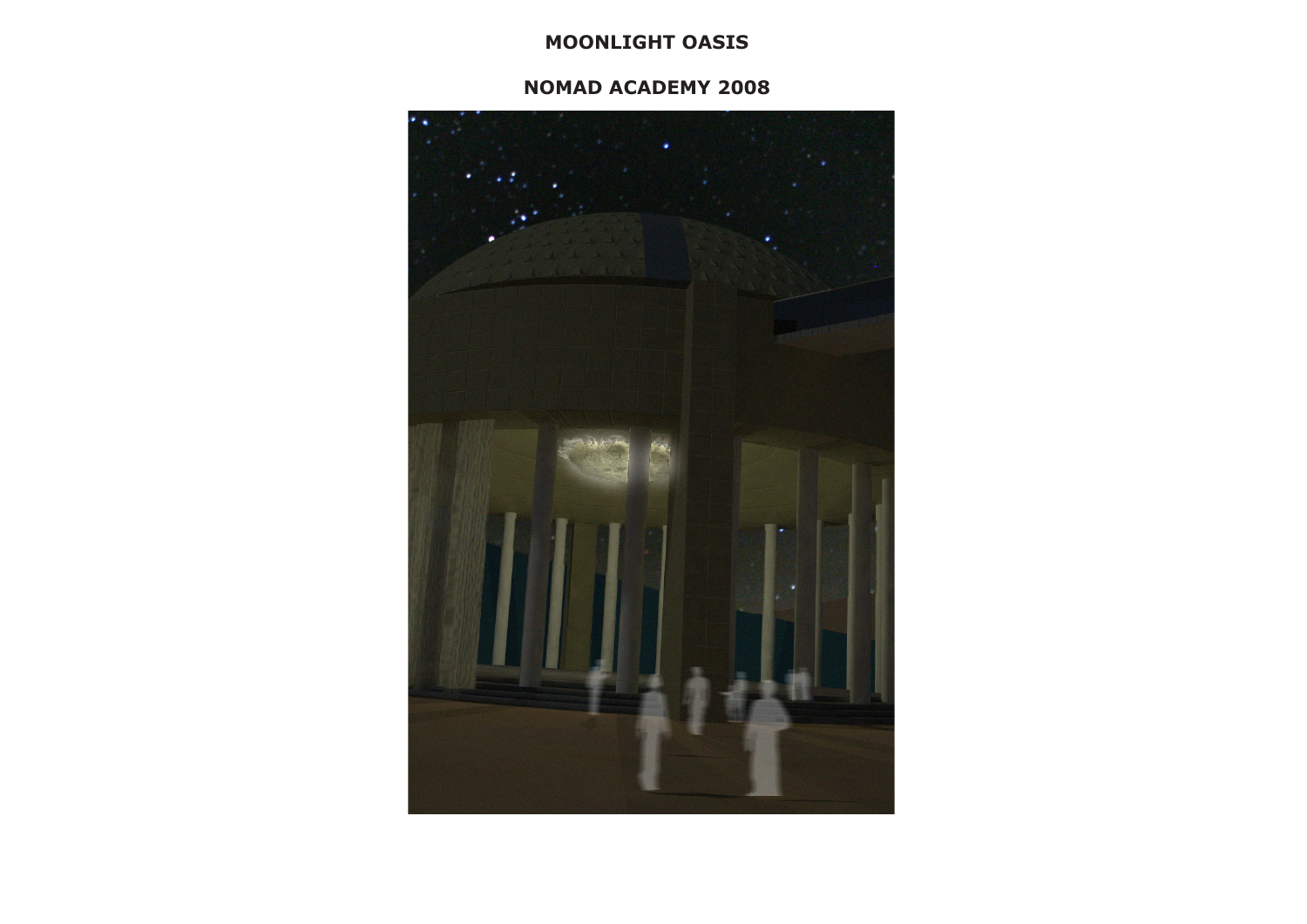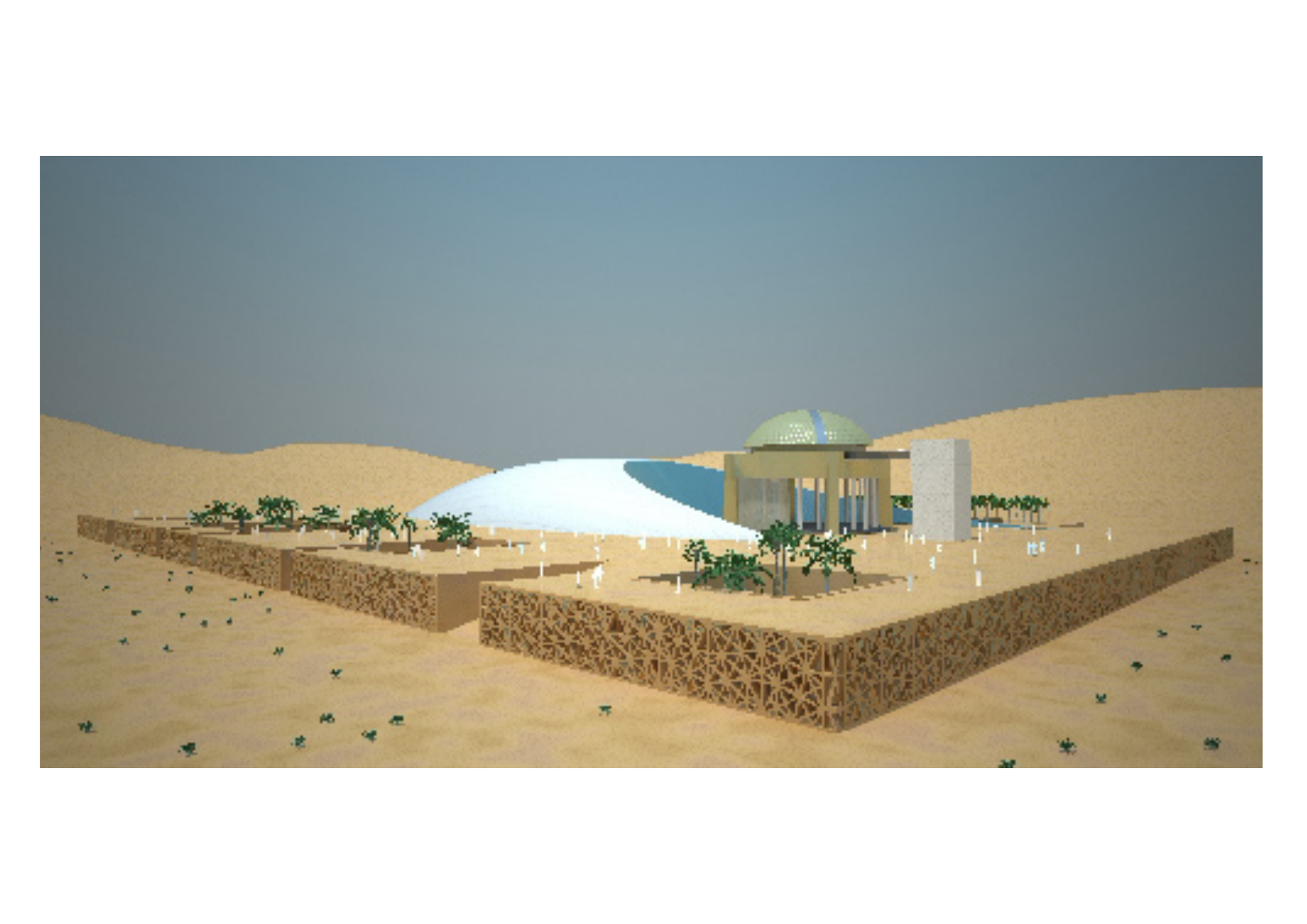#### The MOONLIGHT OASIS The Moonlight Oasis a blueprint made for his Royal Highness Sheik Dr. Sultan Bin Mohamed Al Qasimi.

The Moonlight Oasis is a further development of the Moonlight Garden. Moonlight Garden is a time-honoured Islamic cultural phenomenon, which arose from an even more ancient phenomenon: the Islamic cross garden, the Garden of Eden. As far as we can tell, nowhere is the Moonlight Garden in current usage. However, it is our dream that this wonderful phenomenon be resuscitated.

The Moonlight Garden was an enchanted place, where poems were recited by the light of the moon, where there was spiritual dancing and music and where the water, the tiles and the white flowers reflected the moonbeams.

In preparing a present day rendition of The Moonlight Oasis the central objective of our concern has been to conjoin the past with the present, since we believe that no culture can move its way into the future without being equipped with an understanding of the past.

This project for a Moonlight Oasis consists of four elements. The first is: an arching and elongated form, a barchan dune, oriented northwest-southeast along the wind direction, its longitudinal axis (see the enclosed description). The barchan dune have the shape of a crescent moon and occurs if the wind comes steadily from the same direction and are encountered in the United Arabic Emirates. The barchan is a sculpture-architectonical component, which also serve as a monument to commemorate the greatness of the desert.

The second element consists of water which will flow forth from the brink of the dune and over the slip face which is orientated towards the pavilion.

The third element, situated in the sand dune's southern end, is a circular pavilion, placed in such a way so as to be partially encircled by the barchan dune's cusp. Six columns bear a vaulted ceiling aloft. Like the sand dune itself, the pavilion's elevated surface of floor will be covered with tiles, and there will be cushions for the comfort of the sitting guests. Flowing draperies can be drawn between the columns, when necessary, for purposes of shielding off external sources of light. The materials will be light-coloured.

The image of the moon is conveyed down onto a circular-shaped surface of sandblasted glass situated in the centre of the pavilions vault. The mirror image of the moon will be so sharp and so large that the mountains of the moon will be clearly visible and the moon will be perceived as that classical object that we regard it to be.

The observatory may be compared – technically and in terms of equipment – with a stellar observatory. The telescopic images of the moon are transferred to advanced electronic equipment, which duplicates the moon with a diameter of 6 meters on a circular sandblasted glass disc, placed in the center of the dome.

Nowhere on the earth does such a gigantic and accurate image of the moon entering its different phases throughout the year exist. Here, each individual may experience and observe, without the use of a telescope, the gigantic lunar image as a luminous celestial body, while the poets recite from their works, or works from the extensive Islamic literature are being narrated.

With modern communication equipment, the moon over Sharjah could become a communication possibility by global standard for the Emirates – a brand and good investment for the MOONLIGHT OASIS.

On days where the moon does not appear sufficiently bright due to the weather, the observatory would be able to switch to already existing satellite images that project live recordings of the moon day and night.

The fourth element is the oasis and in this way Islamic traditions unite in one location – in an oasis – with the Moonlight Garden as the key culture signifier, in the middle of a spa resort. The entire ground floor functions as spa facilities and accommodation and living rooms of varying size. A visit to the spa resort, be it a resident or a tourist, may be based on the Islamic herbal medicine's healing powers – absorbed in a beautiful, modern, yet rich in tradition, relaxed surrounding. All made with the outermost consideration for the environment.

Shady palm trees, fruit trees, bushes and herbs are cultivated on location in the surrounding gardens and on the roof of the resort residences and spa facilities.

The rooms and facilities of the building are arranged around the gardens and their small murmuring fountains with a view hereof through shady colonnades at all sides.

MOONLIGHT OASIS will, as an exhibitionproject, be shown as an integrated part of NOMAD ACADEMY GOES PUBLIC, Sharjah Art Museum 12.11 – 12.12.2008.

The exhibition proposes a row of projects for the public space in Sharjah and a series of models for an Arab Cultural Institute in Copenhagen. The exhibition is part of an ongoing Cultural Exchange program between Shariah and Denmark and more of the works are results of a collaboration between Arabic, Iranian and Danish people.